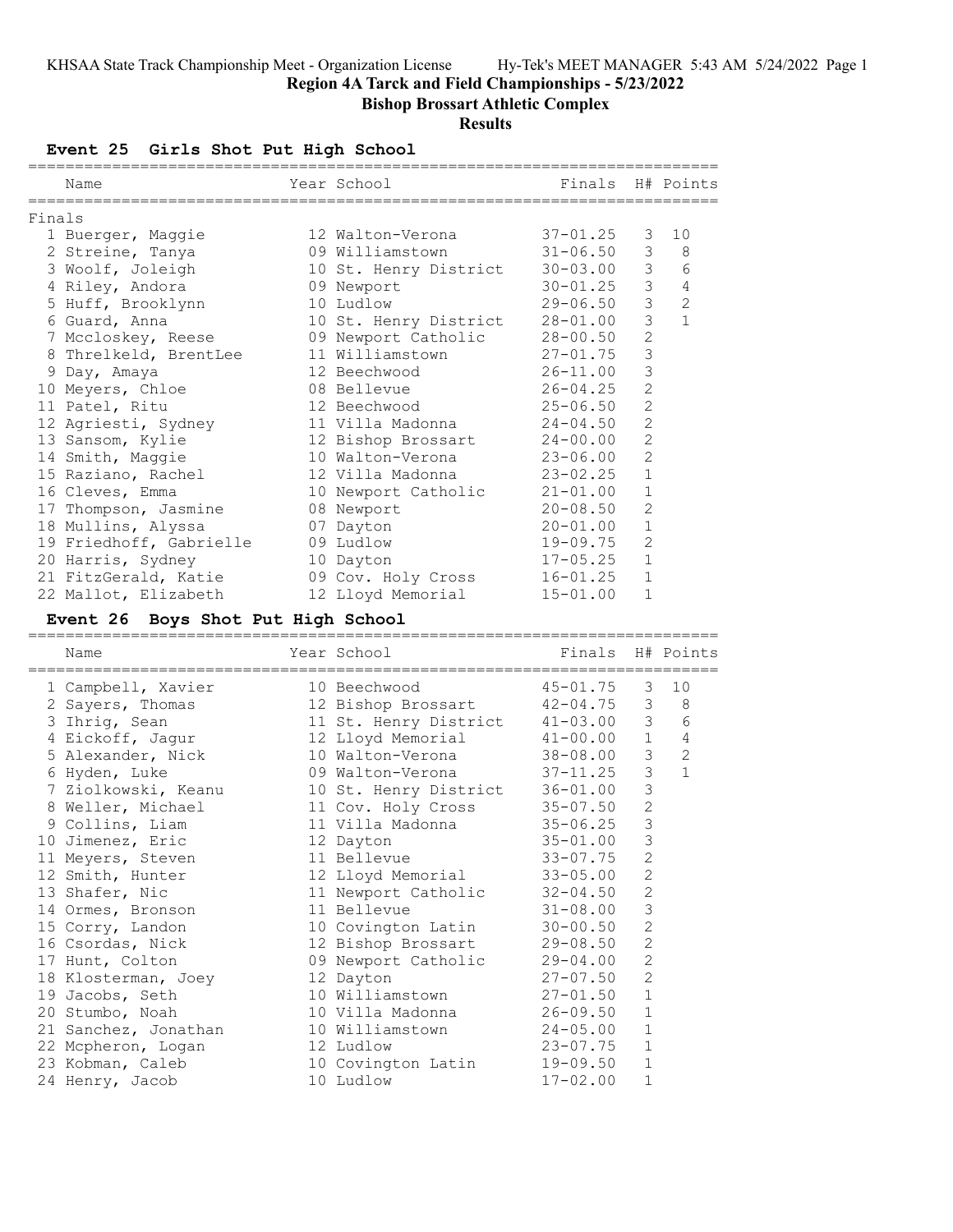**Region 4A Tarck and Field Championships - 5/23/2022**

**Bishop Brossart Athletic Complex**

**Results**

# **Event 27 Girls Discus Throw High School**

| Name                    | Year School                   | Finals H# Points |                |                |
|-------------------------|-------------------------------|------------------|----------------|----------------|
| 1 Buerger, Maggie       | 12 Walton-Verona              | $124 - 05$       | 3              | 10             |
| 2 Guard, Anna           | 10 St. Henry District 97-09 3 |                  |                | 8              |
| 3 Day, Amaya            | 12 Beechwood                  | $90 - 04$ 3      |                | 6              |
| 4 Riley, Andora         | 09 Newport                    | $86 - 07$ 3      |                | $\sqrt{4}$     |
| 5 Threlkeld, BrentLee   | 11 Williamstown 84-03         |                  | $\mathcal{E}$  | $\overline{c}$ |
| 6 Mccloskey, Reese      | 09 Newport Catholic 81-09 3   |                  |                | $\mathbf{1}$   |
| 7 Mullins, Kaydence     | 10 Dayton                     | $80 - 09$        | 3              |                |
| 8 Bertsch, Cora         | 11 Bishop Brossart 79-02      |                  | $\overline{2}$ |                |
| 9 Dowell, Jayla         | 09 Bellevue                   | 78-09            | 2              |                |
| 10 Huff, Brooklynn      | 10 Ludlow                     | $78 - 01$        | $\overline{c}$ |                |
| 11 Federle, Chloe       | 11 Bishop Brossart 76-04      |                  | 3              |                |
| 12 Patel, Ritu          | 12 Beechwood                  | $J76 - 04$       | $\mathbf{1}$   |                |
| 13 Smith, Maggie        | 10 Walton-Verona              | $74 - 10$        | $\overline{2}$ |                |
| 14 Crump, Gracey        | 10 Williamstown               | $71 - 11$        | $\overline{c}$ |                |
| 15 Evans, Kassidy       | 11 St. Henry District 71-06   |                  | $\overline{2}$ |                |
| 16 Stokes, Alexiana     | 09 Covington Latin            | $67 - 02$        | $1\,$          |                |
| 17 Winburn, Pyper       | 08 Bellevue                   | $66 - 11$        | $\overline{c}$ |                |
| 18 Agriesti, Sydney     | 11 Villa Madonna              | $65 - 10$        | $\mathbf{1}$   |                |
| 19 Murphy, Alivia       | 10 Newport Catholic 62-10     |                  | $\mathbf 1$    |                |
| 20 Friedhoff, Gabrielle | 09 Ludlow                     | $62 - 03$        | $\overline{2}$ |                |
| 21 Raziano, Rachel      | 12 Villa Madonna              | $61 - 11$        | 1              |                |
| 22 Harris, Sydney       | 10 Dayton                     | $56 - 09$        | $\mathbf{1}$   |                |
| 23 Meyer, Mary          | 11 Covington Latin 54-04      |                  | $\mathbf{1}$   |                |
| 24 Feinauer, Layla      | 07 Newport                    | $45 - 09$        | $\mathbf{1}$   |                |
| 25 FitzGerald, Katie    | 09 Cov. Holy Cross 33-11      |                  | $\mathbf{1}$   |                |
| 26 Mallot, Elizabeth    | 12 Lloyd Memorial             | $33 - 06$        | $\mathbf 1$    |                |

# **Event 28 Boys Discus Throw High School**

|   | Name                  | Year School           | Finals H# Points |                |              |
|---|-----------------------|-----------------------|------------------|----------------|--------------|
|   | 1 Campbell, Xavier    | 10 Beechwood          | $134 - 03$       | 3              | 10           |
|   | 2 Sayers, Thomas      | 12 Bishop Brossart    | 130-07           | 3 <sup>7</sup> | 8            |
|   | 3 Ihrig, Sean         | 11 St. Henry District | $120 - 02$       | $\mathcal{S}$  | 6            |
|   | 4 Jimenez, Eric       | 12 Dayton             | $118 - 05$       | $\mathcal{S}$  | 4            |
|   | 5 Ziolkowski, Keanu   | 10 St. Henry District | $115 - 09$       | $\mathcal{S}$  | 2            |
|   | 6 Schuetz, Griffin    | 11 Bishop Brossart    | $112 - 00$       | 3              | $\mathbf{1}$ |
|   | 7 Alexander, Nick     | 10 Walton-Verona      | $109 - 02$       | 3              |              |
|   | 8 Meyers, Steven      | 11 Bellevue           | $107 - 03$       | 3              |              |
| 9 | Shafer, Nic           | 11 Newport Catholic   | $102 - 04$       | $\overline{c}$ |              |
|   | 10 Corley, Braden     | 12 Bellevue           | $100 - 07$       | 3              |              |
|   | 11 Watson, Zach       | 12 Walton-Verona      | $97 - 09$        | 2              |              |
|   | 12 Weller, Michael    | 11 Cov. Holy Cross    | $95 - 11$        | $\overline{2}$ |              |
|   | 13 Barber, Khalil     | 10 Newport            | $90 - 06$        | $\overline{2}$ |              |
|   | 14 Collins, Liam      | 11 Villa Madonna      | $90 - 01$        | $\overline{2}$ |              |
|   | 15 Kindle, Damarcus   | 11 Lloyd Memorial     | 89-03            | 2              |              |
|   | 16 Stumbo, Noah       | 10 Villa Madonna      | 80-06            | 2              |              |
|   | 17 Herron, L J        | 8 Lloyd Memorial      | 79-02            | $\mathbf{1}$   |              |
|   | 18 Mirones, Zach      | 09 Williamstown       | 75-02            | $\mathbf{1}$   |              |
|   | 19 Sodergren, John    | 11 Covington Latin    | $73 - 05$        | 2              |              |
|   | 20 Klosterman, Joey   | 12 Dayton             | 67-06            | $\mathbf{1}$   |              |
|   | 21 Baas, Mason        | 09 Newport Catholic   | 63-03            | $\overline{2}$ |              |
|   | 22 Donaldson, Malachi | 10 Williamstown       | $61 - 10$        | $\mathbf{1}$   |              |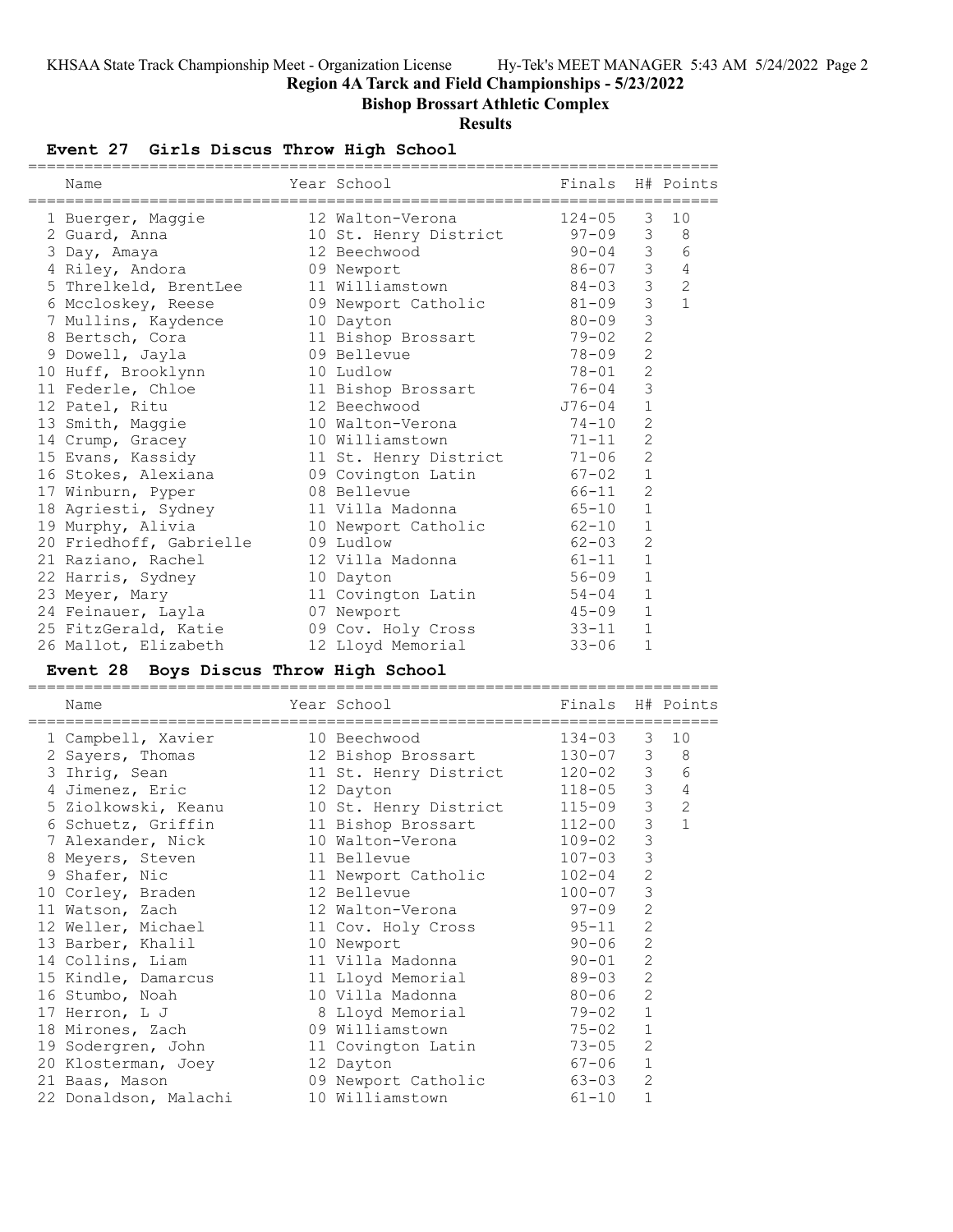**Region 4A Tarck and Field Championships - 5/23/2022**

# **Bishop Brossart Athletic Complex**

### **Results**

# **....Event 28 Boys Discus Throw High School**

| 23 Kobman, Caleb      | 10 Covington Latin | 54-00   | $\overline{1}$ |
|-----------------------|--------------------|---------|----------------|
| 24 Henry, Jacob       | 10 Ludlow          | 34-10 1 |                |
| 25 Schrichte, Timothy | 09 Ludlow          | 33-03 1 |                |

#### **Event 29 Girls Long Jump High School**

==========================================================================

| Name                  | Year School           | Finals H# Points |                                                                                                                                                                      |    |
|-----------------------|-----------------------|------------------|----------------------------------------------------------------------------------------------------------------------------------------------------------------------|----|
| 1 Hein, Chloe         | 11 Bishop Brossart    | $16 - 07.00$     | 2                                                                                                                                                                    | 10 |
| 2 Woosley, Zoey       | 09 Bishop Brossart    | $14 - 03.25$     | 2                                                                                                                                                                    | 8  |
| 3 Casey, Lizzie       | 09 St. Henry District | 14-01.00         | $\overline{2}$                                                                                                                                                       | 6  |
| 4 Sizemore, Sarah     | 11 Beechwood          | $14 - 00.75$     | 2                                                                                                                                                                    | 4  |
| 5 Evans, Kassidy      | 10 Walton-Verona      | $14 - 00.00$     | $\overline{2}$                                                                                                                                                       | 2  |
| 6 Howard, Naomi       | 09 Beechwood          | $J14 - 00.00$    | $\mathcal{L}$                                                                                                                                                        |    |
| 7 Garrett, Mylee      | 11 Ludlow             | $13 - 04.50$     | $\mathcal{D}_{\mathcal{L}}^{\mathcal{L}}(\mathcal{L}) = \mathcal{D}_{\mathcal{L}}^{\mathcal{L}}(\mathcal{L}) = \mathcal{D}_{\mathcal{L}}^{\mathcal{L}}(\mathcal{L})$ |    |
| 8 Jones, Reese        | 10 Walton-Verona      | $12 - 11.50$     | $\mathcal{D}_{\mathcal{L}}^{\mathcal{L}}(\mathcal{L}) = \mathcal{D}_{\mathcal{L}}^{\mathcal{L}}(\mathcal{L}) = \mathcal{D}_{\mathcal{L}}^{\mathcal{L}}(\mathcal{L})$ |    |
| 9 Neary, Maddie       | 12 Lloyd Memorial     | 12-07.50         | $\mathcal{D}_{\mathcal{L}}^{\mathcal{L}}(\mathcal{L})=\mathcal{D}_{\mathcal{L}}^{\mathcal{L}}(\mathcal{L})\mathcal{D}_{\mathcal{L}}^{\mathcal{L}}(\mathcal{L})$      |    |
| 10 Pleiman, Avery     | 09 St. Henry District | $12 - 06.50$     | 2                                                                                                                                                                    |    |
| 11 Derkson, Ca'Maiyah | 09 Bellevue           | $12 - 02.00$     |                                                                                                                                                                      |    |
| 12 Dowell, Jayla      | 09 Bellevue           | $11 - 07.50$     |                                                                                                                                                                      |    |
| 13 Thompson, Jasmine  | 08 Newport            | $11 - 05.75$     |                                                                                                                                                                      |    |
| 14 Cleves, Emma       | 10 Newport Catholic   | $10 - 09.75$     |                                                                                                                                                                      |    |
| 15 Drury, Serena      | 10 Newport Catholic   | $8 - 09.75$      |                                                                                                                                                                      |    |
| -- Feinauer, Layla    | 07 Newport            | FOUL             |                                                                                                                                                                      |    |
| -- Shields, Harmony   | 12 Dayton             | FOUL             |                                                                                                                                                                      |    |

### **Event 30 Boys Long Jump High School**

| Name                    | Year School<br>----------------- | Finals H# Points |                |                               |
|-------------------------|----------------------------------|------------------|----------------|-------------------------------|
| 1 Cusick, James         | 09 Beechwood                     | 19-11.75         | 2              | 10                            |
| 2 Newborn, Bray         | 12 Ludlow                        | $18 - 11.75$     | 2              | 8                             |
| 3 Erdman, Luke          | 09 Beechwood                     | $J18 - 11.75$    |                | $2^{\circ}$<br>6              |
| 4 Bessler, Al           | 11 St. Henry District 18-09.75   |                  |                | $2^{\circ}$<br>$\overline{4}$ |
| 5 Monroe, Ziare         | 12 Lloyd Memorial                | $18 - 07.25$     | $\overline{2}$ | 2                             |
| 6 Tien, CJ              | 12 Williamstown 18-06.75         |                  | $\mathbf{1}$   | $\mathbf{1}$                  |
| 7 Baker, Wiley          | 12 Walton-Verona 18-01.50        |                  | $\overline{2}$ |                               |
| 8 Kratzenberg, Geoffrey | 11 Walton-Verona                 | 17-09.50         | 2              |                               |
| 9 Keller, Ryan          | 10 Bishop Brossart 17-08.75      |                  | $\overline{2}$ |                               |
| 10 Cheeks, McKinnley    | 12 Williamstown 17-08.50         |                  | $\overline{2}$ |                               |
| 11 Kaiser, Joel         | 11 Cov. Holy Cross 17-06.75      |                  | $\mathbf{1}$   |                               |
| 12 Herald, Marcelo      | 09 Bellevue                      | $17 - 04.75$     | $\mathbf{1}$   |                               |
| 13 Kramer, Coby         | 11 Newport Catholic 17-00.25     |                  | $\overline{2}$ |                               |
| 14 Holtz, Zach          | 12 Bishop Brossart               | $16 - 08.75$     | $\mathbf{1}$   |                               |
| 15 Walker, Caleb        | 12 Ludlow                        | $16 - 04.00$     | $\mathbf{1}$   |                               |
| 16 Tumler, Matthew      | 09 Dayton                        | $15 - 06.00$     | $\mathbf{1}$   |                               |
| 17 Griffin, Amari       | 10 Lloyd Memorial                | 14-11.75         | $\mathbf 1$    |                               |
| 18 Noble, James         | 10 St. Henry District 13-11.25   |                  | $\mathcal{L}$  |                               |
| 19 McGuire, Lucas       | 09 Cov. Holy Cross               | $13 - 02.00$     | $\mathbf 1$    |                               |
| 20 Rust, Curtis         | 10 Bellevue                      | $12 - 10.50$     | $\mathbf{1}$   |                               |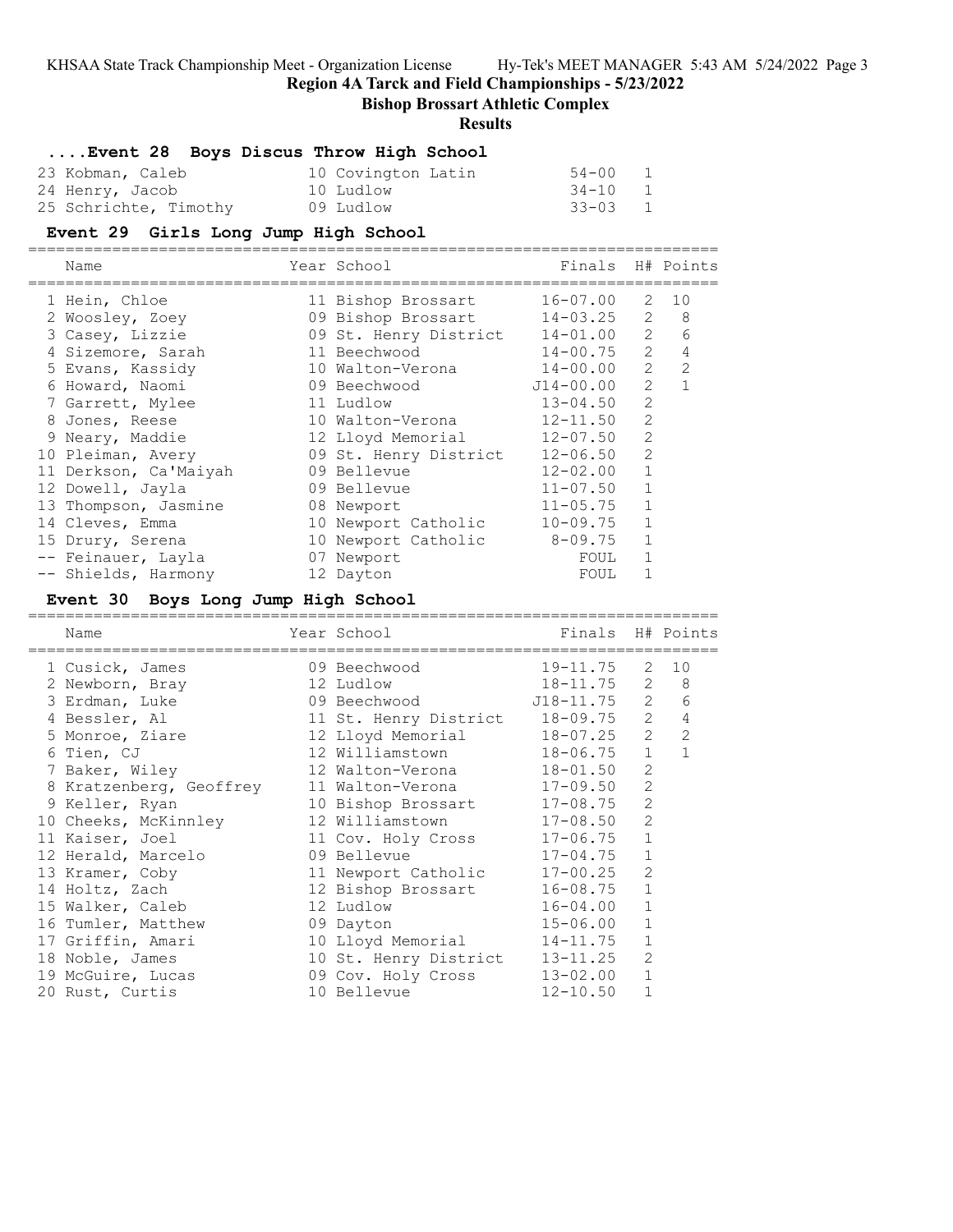**Region 4A Tarck and Field Championships - 5/23/2022**

**Bishop Brossart Athletic Complex**

#### **Results**

#### **Event 31 Girls Triple Jump High School**

| Name                  | Year School           | Finals H# Points |               |                |
|-----------------------|-----------------------|------------------|---------------|----------------|
| 1 Csordas, Miranda    | 11 Bishop Brossart    | $33 - 01.50$     | 2             | 10             |
| 2 Casey, Lizzie       | 09 St. Henry District | $32 - 01.00$     | 2             | - 8            |
| 3 Sizemore, Sarah     | 11 Beechwood          | $32 - 00.25$     | $\mathcal{L}$ | 6              |
| 4 Evans, Kassidy      | 10 Walton-Verona      | $31 - 02.50$     | $\mathcal{L}$ | 4              |
| 5 Davis, Jasmin       | 10 Newport            | $30 - 02.25$     | $\mathcal{P}$ | $\overline{2}$ |
| 6 Neary, Maddie       | 12 Lloyd Memorial     | $29 - 11.00$     | $\mathcal{P}$ |                |
| 7 Howard, Naomi       | 09 Beechwood          | $29 - 07.25$     |               |                |
| 8 Jones, Reese        | 10 Walton-Verona      | $29 - 05.00$     | $\mathcal{P}$ |                |
| 9 Hickman, Hayley     | 11 Bishop Brossart    | $29 - 04.50$     |               |                |
| 10 Kraft, Kaitlyn     | 09 Cov. Holy Cross    | $27 - 08.25$     |               |                |
| 11 Garrett, Mylee     | 11 Ludlow             | $27 - 07.00$     |               |                |
| 12 Pitsic, Gabby      | 09 St. Henry District | $27 - 06.75$     |               |                |
| 13 Cordonnier, Sophie | 09 Villa Madonna      | $26 - 03.00$     |               |                |

#### **Event 32 Boys Triple Jump High School**

========================================================================== Year School Finals H# Points ========================================================================== 1 Bessler, Al 11 St. Henry District 40-07.50 3 10 2 Holtz, Zach 12 Bishop Brossart 40-03.50 3 8 3 Crutchfield, Caleb 10 Dayton 39-05.00 3 6 4 Jones, Zander 12 Williamstown 39-01.00 2 4 5 Kratzenberg, Geoffrey 11 Walton-Verona 38-00.00 3 2 6 Tien, CJ 12 Williamstown 37-04.00 2 1 7 Casey, Charlie 12 St. Henry District 37-00.25 3 8 Cusick, James 09 Beechwood 36-08.75 2 9 Kramer, Coby 11 Newport Catholic 36-01.00 3 10 Keller, Ryan 10 Bishop Brossart 35-01.00 2 11 Sunday, Wyatt 11 Cov. Holy Cross 34-07.00 1 12 Herald, Marcelo 09 Bellevue 32-09.25 2 13 Griffin, Amari 10 Lloyd Memorial 32-00.75 1 14 Carter, Anderson 10 Lloyd Memorial 31-09.75 1 15 McGuire, Lucas 09 Cov. Holy Cross 30-06.50 1 16 Rust, Curtis 10 Bellevue 28-04.75 1 17 Hatton, Mitchell 12 Ludlow 27-04.75 1 -- Collins, Liam 11 Villa Madonna FOUL 2

#### **Event 33 Girls High Jump High School**

| Name                                                                                                                                                                                                                 | Year School                                                                                                                                                                                                             | Finals                                                                                                                                                               | Points            |
|----------------------------------------------------------------------------------------------------------------------------------------------------------------------------------------------------------------------|-------------------------------------------------------------------------------------------------------------------------------------------------------------------------------------------------------------------------|----------------------------------------------------------------------------------------------------------------------------------------------------------------------|-------------------|
| 1 Neary, Maddie<br>2 Anderson, Nacell<br>3 Cline, Cassidy<br>4 Rice, Sarah<br>4 Csordas, Miranda<br>6 Sizemore, Sarah<br>7 Davis, Jasmin<br>8 Bertsch, Cora<br>8 Oleson, Ava<br>8 Jones, Reese<br>8 March, Charlotte | 12 Lloyd Memorial<br>10 Newport<br>11 St. Henry District<br>12 Villa Madonna<br>11 Bishop Brossart<br>11 Beechwood<br>10 Newport<br>11 Bishop Brossart<br>09 St. Henry District<br>10 Walton-Verona<br>09 Walton-Verona | $4 - 10.00$<br>$J4 - 10.00$<br>$J4 - 10.00$<br>$4 - 08.00$<br>$4 - 08.00$<br>$J4 - 08.00$<br>$4 - 06.00$<br>$4 - 04.00$<br>$4 - 04.00$<br>$4 - 04.00$<br>$4 - 04.00$ | 10<br>8<br>6<br>3 |
| 12 Varner, Kailey                                                                                                                                                                                                    | 12 Williamstown                                                                                                                                                                                                         | $4 - 02.00$                                                                                                                                                          |                   |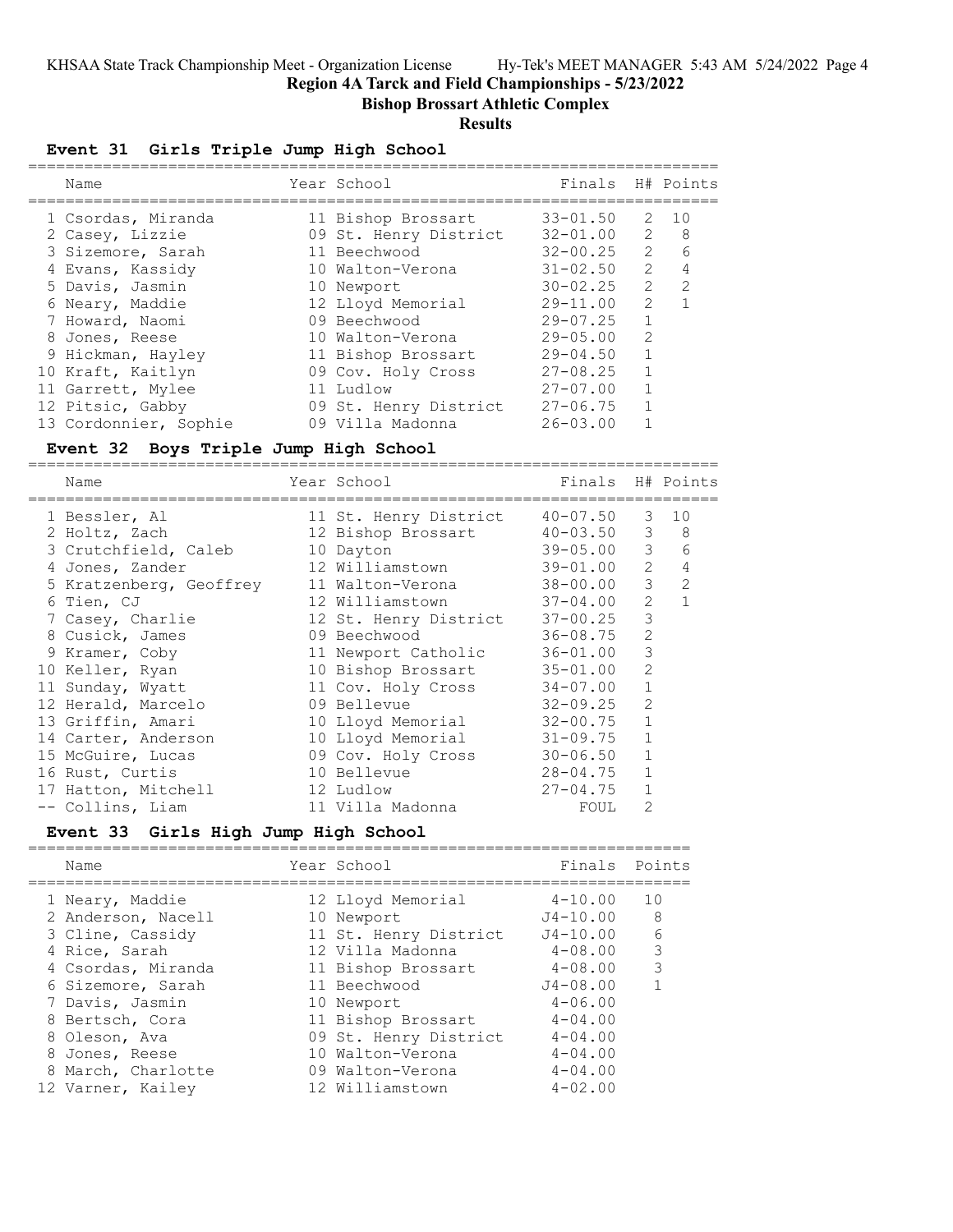**Region 4A Tarck and Field Championships - 5/23/2022**

**Bishop Brossart Athletic Complex**

### **Results**

# **....Event 33 Girls High Jump High School**

| 13 Linder, Chloe   | 10 Williamstown    | J4-02.00 |
|--------------------|--------------------|----------|
| 14 Quandt, Madison | 12 Cov. Holy Cross | J4-02.00 |
| 15 Donnellon, Leah | 09 Cov. Holy Cross | 4-00.00  |

|   | Event 34 Boys High Jump High School |                       |              |        |
|---|-------------------------------------|-----------------------|--------------|--------|
|   | Name                                | Year School           | Finals       | Points |
|   | 1 Bessler, Al                       | 11 St. Henry District | $6 - 00.00$  | 10     |
|   | 2 Rust, Curtis                      | 10 Bellevue           | $5 - 08.00$  | 8      |
|   | 3 Dingus, Christian                 | 12 Walton-Verona      | $J5 - 08.00$ | 6      |
| 4 | Yangoua, Honore                     | 10 Williamstown       | $J5 - 08.00$ | 3      |
|   | 4 Holtz, Zach                       | 12 Bishop Brossart    | $J5 - 08.00$ | 3      |
|   | 6 Jones, Zander                     | 12 Williamstown       | $J5 - 08.00$ |        |
|   | 7 Rapier, William                   | 11 Newport Catholic   | 5-06.00      |        |
|   | 8 Casey, Charlie                    | 12 St. Henry District | $J5 - 06.00$ |        |
|   | 9 Herald, Marcelo                   | 09 Bellevue           | $5 - 04.00$  |        |
|   | 10 Hadden, Domynig                  | 09 Bishop Brossart    | $5 - 02.00$  |        |
|   | 11 Walker, Caleb                    | 12 Ludlow             | $J5 - 02.00$ |        |
|   | 12 Griffin, Amari                   | 10 Lloyd Memorial     | $5 - 00.00$  |        |
|   | 12 Maines, Garrett                  | 11 Covington Latin    | $5 - 00.00$  |        |
|   | 14 Carter, Anderson                 | 10 Lloyd Memorial     | $J5 - 00.00$ |        |
|   | -- Goetz, Gavin                     | 09 Cov. Holy Cross    | NΗ           |        |

### **Event 35 Girls Pole Vault High School**

| Name               | Year School           | Finals Points |                 |
|--------------------|-----------------------|---------------|-----------------|
| 1 Kent, Lauren     | 12 St. Henry District | $11 - 06.00$  | $\overline{10}$ |
| 2 Berger, Abbi     | 11 Lloyd Memorial     | $9 - 00.00$   | -8              |
| 3 Curtsinger, Anna | 07 Bishop Brossart    | $7 - 06.00$   | 6               |
| 4 Schroeder, Grace | 12 Bishop Brossart    | $7 - 00.00$   | $\overline{4}$  |
| 5 Breetz, Makayla  | 11 St. Henry District | $J7 - 00.00$  |                 |

# **Event 36 Boys Pole Vault High School**

| Name                 | Year School           |              | Finals Points   |
|----------------------|-----------------------|--------------|-----------------|
| 1 Davidson, Jake     | 12 Lloyd Memorial     | $14 - 00.00$ | $\overline{10}$ |
| 2 Ryan, Mark         | 12 St. Henry District | $13 - 06.00$ | - 8             |
| 3 Brockman, Josh     | 10 St. Henry District | 9-06.00      | 6               |
| 4 Cordonnier, Eli    | 11 Villa Madonna      | $9 - 00.00$  | $\overline{4}$  |
| 5 Everett, Noah      | 10 Bishop Brossart    | $J9 - 00.00$ | 2               |
| 6 Crutchfield, Caleb | 10 Dayton             | $8 - 06.00$  |                 |
| 7 Braun, Tyler       | 10 Bishop Brossart    | J8-06.00     |                 |
| 8 Davis, Keeqan      | 11 Villa Madonna      | $7 - 06.00$  |                 |

Women - High School - Team Rankings - 18 Events Scored

| 1) Bishop Brossart          | 186 | 2) St. Henry District | 109 |
|-----------------------------|-----|-----------------------|-----|
| 3) Walton-Verona            | 75. | 4) Beechwood          | 54  |
| 5) Newport                  | 37  | 6) Villa Madonna      | 36  |
| 7) Newport Central Catholic | 20  | 8) Lloyd Memorial     | 19  |
| 9) Williamstown             |     | 10) Ludlow            |     |
| 11) Calvary Christian       |     |                       |     |